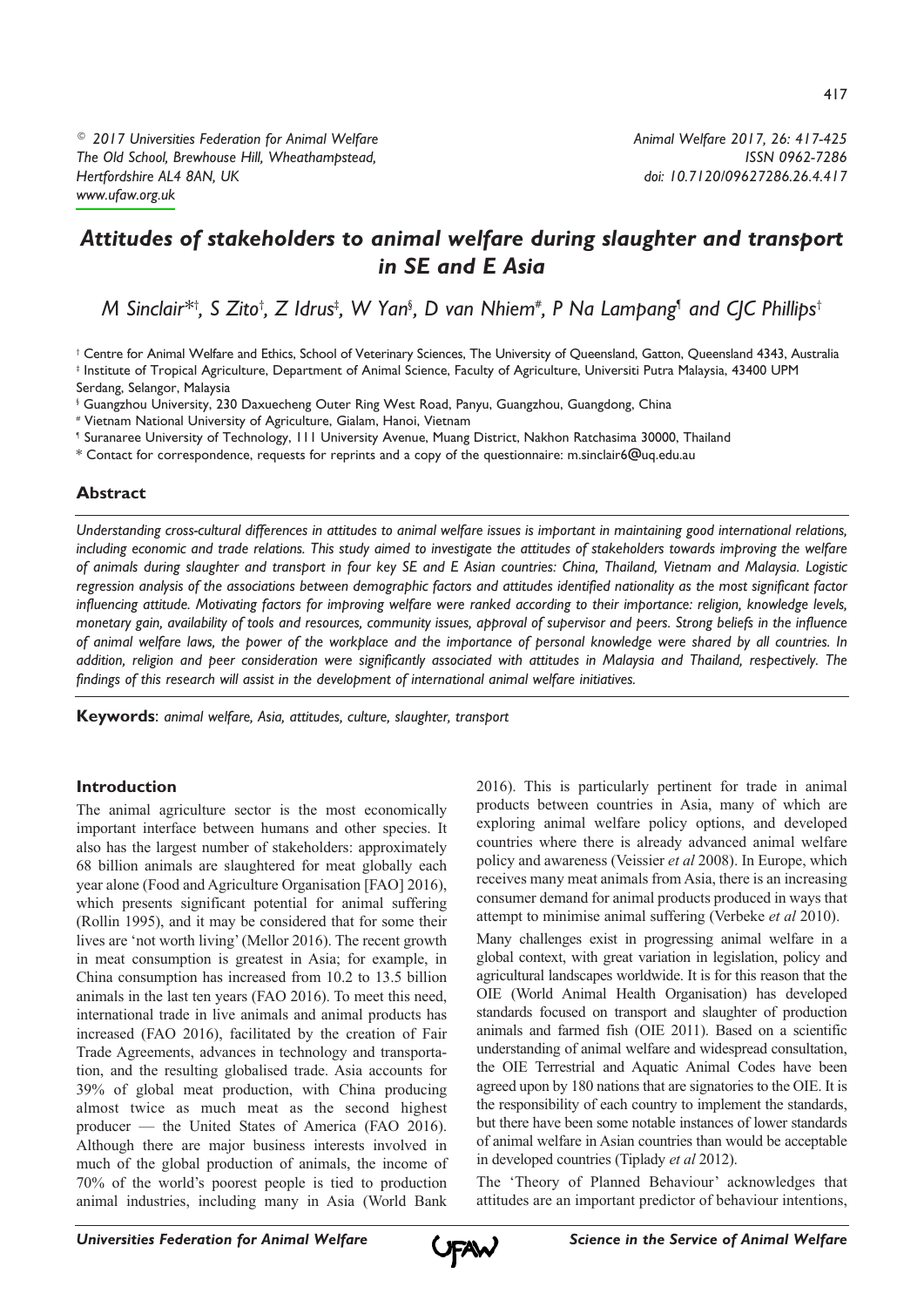along with subjective norms and perceived behaviour control (Azjen 1991). Factors that influence human attitudes towards animals include emotional responses to other species, the extent to which an animal is of instrumental use and value to the human, and many individual human factors, such as gender, income, and whether they grew up with pets (Serpell 2004). With improvements in statistical techniques, these factors can be evaluated separately for their ability to independently predict the contribution of each to the outcome through, for example, multinomial logistic regression modelling. Cultural differences in attitudes towards animals may derive from regional differences in the domestication process, human totemism of animals and mythological history (Dolins 1999).

A collaborative initiative that will encourage engagement in changing attitudes towards animals requires an understanding of regional cultures. Initiatives that are locally defined, developed and led may avoid the risk of imposing external international opinions onto an at best unreceptive and at worst offended audience, which could compromise its success. For these reasons, working to understand local stakeholders and collaborating in an engaging way are vital keys to progress initiatives, and can improve success and uptake (Marciano 2010).

Previous studies have identified the importance of understanding cultural audiences. For example, Lowe and Corkindale (1998) demonstrated the influences cultural values and attitudes have when comparing Australians and Chinese nationals on perceptions towards marketing stimuli. They concluded that "one cannot assume that the same set of values will influence two different groups of consumers' responses for the same marketing stimuli" (Lowe & Corkindale 1998; p 864). This may apply to country, and region within country, or socio-political region. Differences in cross-cultural attitudes to animals have been reported. For example, attitudes towards animal welfare and rights differ between Eurasian nations, with university students from European countries expressing more concern for animal welfare and rights than those from Asian nations (Phillips *et al* 2012). A relationship between attitudes towards animal welfare and rights and affluence has been suggested and is supported by a positive correlation between respondent weekly expenditure and concern for animal welfare and animal rights (Phillips *et al* 2012).Attitudes of future industry stakeholders, such as veterinary science and agricultural students, about livestock slaughter and transport also differ between nations in SE and E Asia (Ling *et al* 2016). Compared to respondents from Malaysia, China or Vietnam, respondents from Thailand found it less acceptable to kill animals, and compared to respondents from China or Vietnam, Malaysian respondents found it less acceptable for animals to experience pain and suffering during slaughter (Ling *et al* 2016). As well as national differences, there are regional differences in these countries which are of less significance than differences between regional groups within the countries (Minkov & Hofstede 2012). Hence, nations are valid units in which to evaluate regional differences in attitudes to animals in SE and E Asia.

Current cross-cultural animal welfare attitudinal research has been most commonly focused on respondents that are accessible for large-scale surveys, such as university students. To our knowledge no research has been conducted with the stakeholders that are the most accountable for the welfare of animals during slaughter and transport in Asia — the slaughterers, transporters, agri-business owners, government agri-vets and agripolicy makers. This study aimed to assess the attitudes of Asian livestock transport and slaughter industry stakeholders to animal welfare and, in addition, to determine the perceived motivating factors and barriers to improving animal welfare. This information will assist in determining whether regionally tailored animal welfare initiatives are required in SE and E Asia.

# **Materials and methods**

As part of a larger OIE project to improve knowledge around animal welfare standards, trainers  $(n = 44)$  with relevant livestock industry knowledge in four key SE and E Asian countries attended one of four two-day workshops (held in each country) presented by four international experts in livestock transport and slaughter. Attendees received a *per diem* expenses allowance, a travel allowance, free lunch, refreshments, and a memory stick with comprehensive training resources (available at [www.animalwelfarestandards.org\).](http://www.animalwelfarestandards.org) The trainers then delivered forty-four one-day regional workshops to stakeholders (about 25 in each) in the livestock transport and slaughter industry in geographically relevant locations within the People's Republic of China (hereafter China;  $n = 16$ ), Malaysia ( $n = 6$ ), Thailand  $(n = 11)$  and Socialist Republic of Vietnam (hereafter Vietnam;  $n = 11$ ). The locations within China included Guandong, Hain, Hubei, Hun, Shandong, Zhejiang and Jiangxi provinces, Hanoi, Halphong, Vinh, Dang, Vungtau, Binhduong and Cantho within Vietnam, Khon Ratchasima, Udon Thani, Champon, Khon Kaen, Sakon khon, Petchaburi and Bangkok within Thailand, and Zon Selatan, Tengah, Utara, Sabah, Sarawak, Pantai Timur and Kuala Lumpur in Malaysia. These countries were selected because of their important role in global import and export livestock industries and because of their diverse religious and cultural attributes. Stakeholders were invited to the workshops and also to participate in the research by the workshop trainers, with the only selection criteria that they must be employed and involved in the local livestock slaughter and transport industry. Participants were sought from among slaughter personnel, transporters, livestock slaughter and transport business owners and managers, senior livestock veterinarians, livestock farmers, agriculture academics and government agriculture representatives (see Table 1 in the supplementary material to papers published in *Animal Welfare* on the UFAW website: [http://www.ufaw.org.uk/t](http://www.ufaw.org.uk/t-)ufaw-journal/supplementary-material).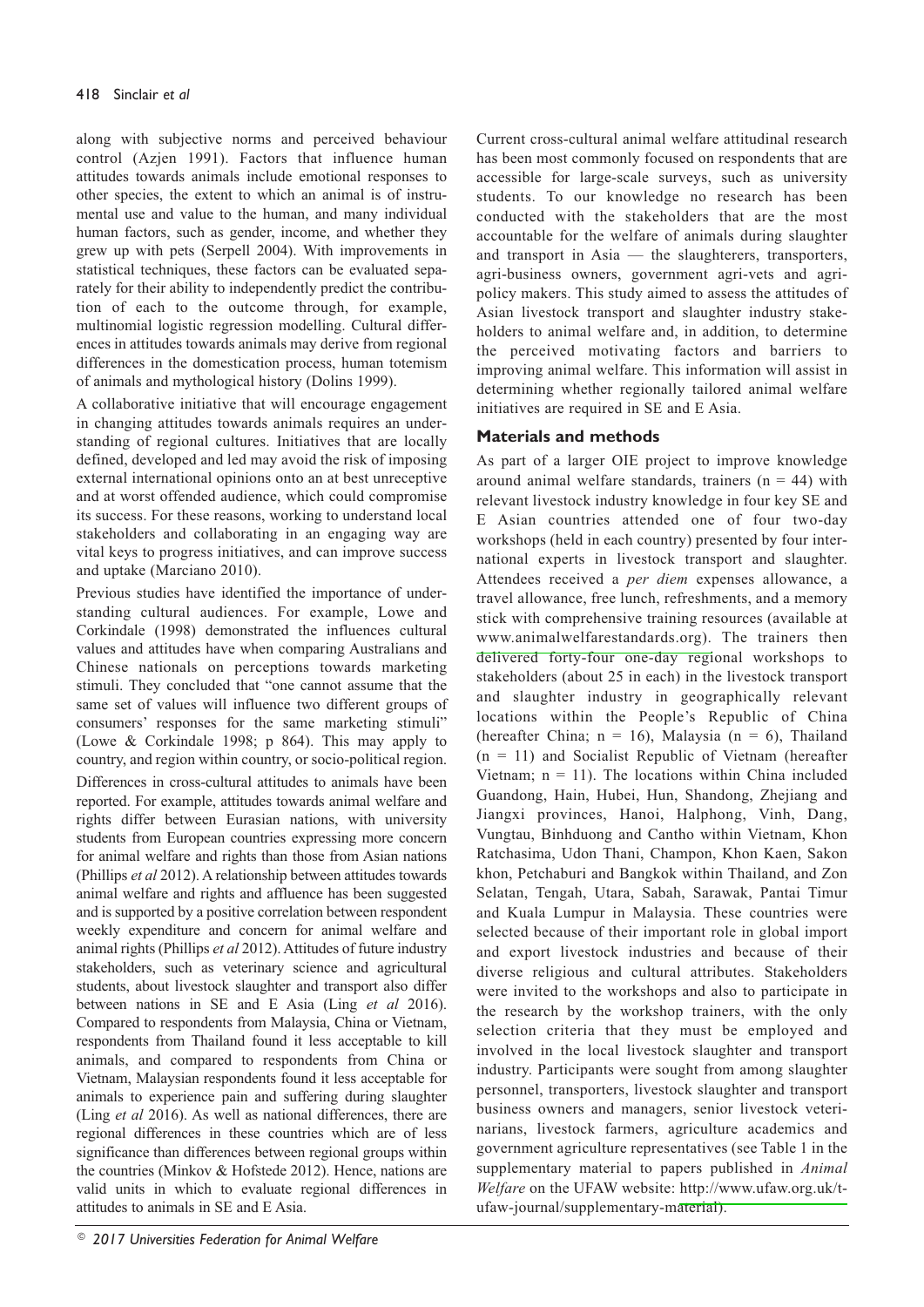Participants were anonymously surveyed using a paperbased questionnaire at the start of the slaughter and transport workshops, which had been developed in English through consultation with academic and industry experts in the animal welfare field. The survey was translated into Bahasa, Mandarin, Thai and Vietnamese and then back-translated to ensure meaning consistency, with changes to the original questionnaire where necessary. The questionnaire was administered to the trainers at the start of their workshops, so that they were familiar with it and because they were also deemed to effectively be stakeholders in the industry. These were incorporated with the stakeholders' responses, increasing the total number of respondents to 1,066.

In the questionnaire, respondent demographics were obtained first: country, region, sex, age, residential area, religion, religiosity, their role within the industry, and how their industry knowledge was gained (formal qualifications or otherwise) and over what period. The rest of the questionnaire consisted of four key question sets with responses to each question measured on a Likert scale from 'strongly disagree'to 'strongly agree'.

The first non-demographic set of eight questions focused on general attitudes to animal welfare, which is a central component of the Theory of Planned Behaviour, including:

• The importance placed on animal welfare during slaughter and transport;

• How satisfactory animal welfare in the respondents' workplace was believed to be;

• Whether the respondent intended or felt confident to make animal welfare improvements in their workplace; and

• Whether the respondent had tried to make animal welfare improvements in the past.

The second question set investigated nine key factors influencing the stakeholders' evaluation of animal welfare during slaughter and transport. These included religion, personal beliefs, the extent to which there are more pressing issues in the community, personal and community monetary gain, importance within the workplace and amongst peers, knowledge and the relevant laws. These are important drivers of perceived behavioural control, a second major component in the Theory of Planned Behaviour, and which was the subject of the third set of questions.

The third set of 12 (slaughter) or 13 (transport) questions focused on the respondents' evaluation of their ability to improve animal welfare during slaughter and transport, and the factors that may enable or hinder their ability to effect improvement. These included the same factors as the second question set, but with the addition of company approval of improving animal welfare, physical workspace, available tools and resources, and vehicle design (transport only).

The final set of eleven questions focused on sources of encouragement to improve animal welfare, and which sources respondents are more likely to respond favourably to. This relates to the stakeholders' ability to turn intentions into actual behaviour, which is affected by their level of behaviour control. Those investigated were:

• Prescription by local government, local organisations, local law enforcement, western international organisations;

• Prescription by law, workplace, supervisor, community elders;

• The respondent seeing moral or monetary gain in change, or seeing others making the change.

The survey was reviewed by three sociological researchers, piloted with nationals from each participating country and amended to ensure comprehension and relevance. Ethical approval for this study was granted by the University of Queensland Human Ethics Committee (Project Identification Code: 2015000059).

## Statistical analysis

The data were initially collated and quality controls employed to remove obviously erroneous data-points. Least squares means of rated importance for each question were determined, by nation, to allow for ranking of factors. Multivariable ordinal logistic regression analyses were performed in Minitab® to assess the significance of the relationships between respondent demographics (the independent variables) and the distribution of the Likert scale responses for each question (the dependent variable). For each independent variable (demographic factor) the reference category chosen was the most numerous response category (for example, in nationality comparisons the most numerous was Chinese). The model used an iterativereweighted least squares algorithm with a logit-link function. No starting estimates were provided and unusual observations were identified but not removed.

Importance rankings of factors influencing attitudes to animal welfare were determined using Fisher's LSD Method and 95% Confidence Intervals in Minitab®. Plots of residuals were inspected to ensure they approximated a normal distribution. All probability values were considered significant at *P* < 0.05.

This paper focuses on the influences of nationality, comparing responses of participants in China, Malaysia, Thailand and Vietnam. Results assessing the influences of the other demographic factors will be presented subsequently.

#### **Results**

All of the stakeholders who attended the workshops completed the questionnaire at the start, yielding 1,022 respondents and a 100% response rate. Three surveys were disqualified from analysis due to being incomplete.

The respondents were from a wide variety of occupations within the livestock transport and slaughter industry: 49% held roles working directly with the animals, 27% were supervisors, business owners or managers within the industry, and 23% were livestock veterinarians, both working in the field and in advisory roles (Table 1; [http://www.ufaw.org.uk/t-ufaw-journal/supplementary](http://www.ufaw.org.uk/t-ufaw-journal/supplementary-)material). The majority of respondents (684; 69%) were male and aged 26–35 (361; 36%) or 36–45 (248; 25%), with 16% (166) under 25, 15% (150) between 46 and 55, and 6% (63) over 56. The majority of the respondents (563; 60%)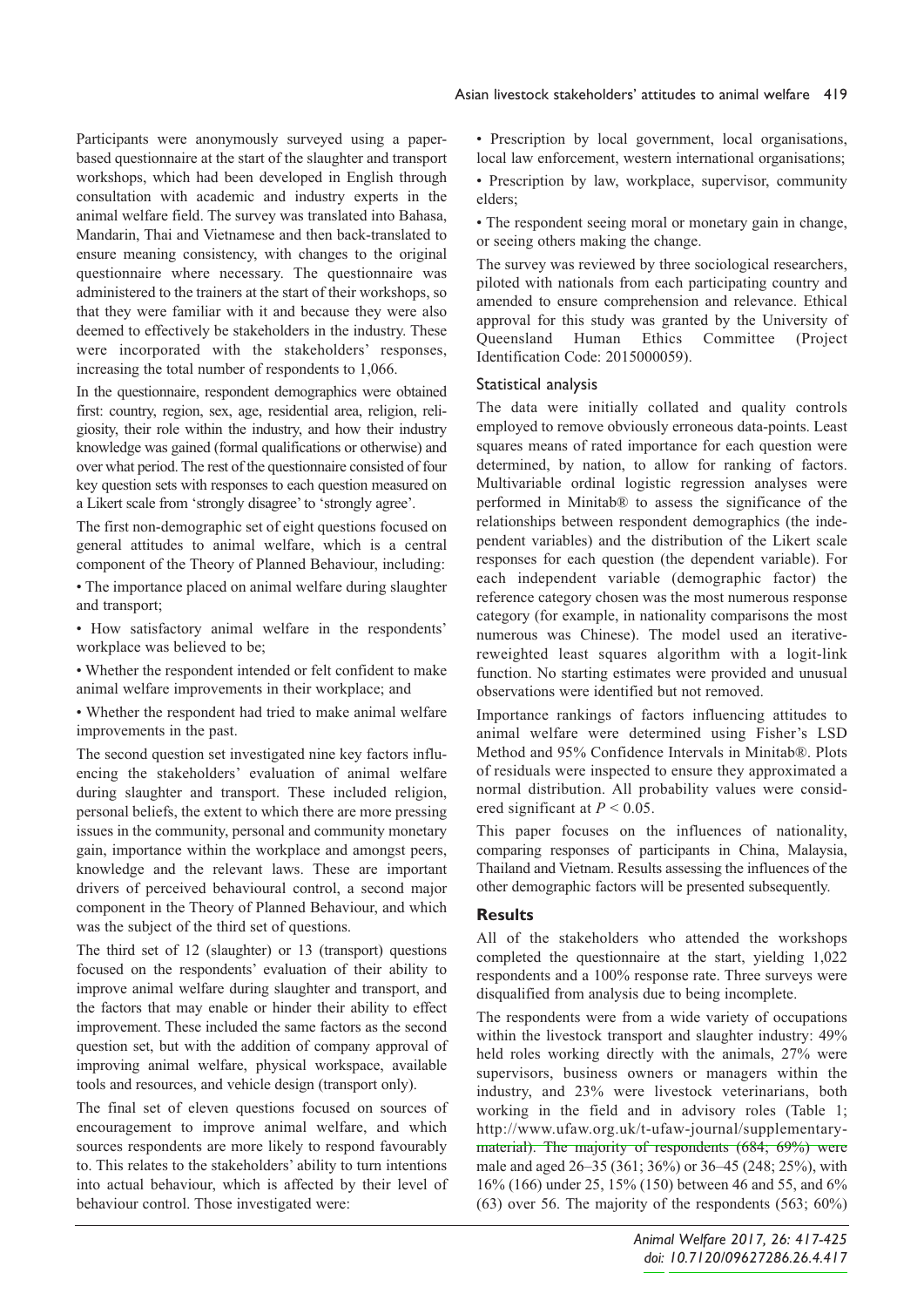reported having gained their knowledge through formal qualifications in agriculture, with 37% (354) having gained it through hands-on farm employment. Slightly more respondents resided in an urban/metropolitan (566; 57%) region than in a rural (421; 43%) region. Of the 991 respondents who identified their theological affiliation, 43% (431) identified as Buddhist, 37% (370) as atheist, 7% (76) as Muslim, and 4% (43) as Christian.

## Attitudes to animal welfare during slaughter and transport

Most respondents in all four countries agreed with the statements that the welfare of animals during transport and slaughter was important to them (see Table 2; in the supplementary material to papers published in *Animal Welfare* on the UFAW website: [http://www.ufaw.org.uk/t-ufaw](http://www.ufaw.org.uk/t-ufaw-)journal/supplementary-material). Respondents were less likely to agree that the welfare of the animals while being slaughtered was satisfactory in their workplace, particularly in China and Thailand where the mean agreement was 3.18 and 3.39, respectively. Respondents in Thailand, Malaysia and Vietnam agreed more that the welfare of the animals while being transported was satisfactory in their workplace than Chinese respondents. For all of these statements the order of agreement was from highest to lowest: Malaysians, Vietnamese, Thai and Chinese respondents (Table 2; [http://www.ufaw.org.uk/t-ufaw](http://www.ufaw.org.uk/t-ufaw-)journal/supplementary-material).

There was agreement in all four countries that most people who were important to them would approve of them making improvements to animal welfare; again this was strongest in Malaysians and weakest in Chinese, but Thai respondents showed stronger agreement than Vietnamese (Table 2; [http://www.ufaw.org.uk/t-ufaw-journal/supplementary](http://www.ufaw.org.uk/t-ufaw-journal/supplementary-)material). Similarly, in all four countries there was agreement among respondents that they intended to make improvements in the welfare of animals and that they had confidence in their ability to make these improvements, with Malaysians and Thais agreeing most, then Vietnamese and Chinese respondents which showed equal agreement. Most respondents from China, Thailand and Malaysia agreed that they had tried to make improvements in the welfare of animals in the past, with a lower level of agreement among Vietnamese respondents.

# Influencing factors

Stakeholders' evaluation of animal welfare during transport and slaughter was most influenced by the factor 'government laws' (including monitoring) (hereafter just laws) (Table 3; supplementary material to papers published in *Animal Welfare* on the UFAW website: [http://www.ufaw.org.uk/t-ufaw-journal/supplementary](http://www.ufaw.org.uk/t-ufaw-journal/supplementary-)material). This was ranked the highest influencing factor in all countries, except in Malaysia, where religion was more important, and in Thailand where it was rated similar to the importance of animal welfare to the respondents' coworkers/peers (Table 3; [http://www.ufaw.org.uk/t-ufaw](http://www.ufaw.org.uk/t-ufaw-)journal/supplementary-material). Co-workers were therefore rated very important to personal attitudes by Thai respondents, but were not as highly rated by those from other countries. Compared to Chinese respondents, respondents from the following countries rated factors higher as follows: Vietnam, laws, personal knowledge; Thailand and Malaysia, importance to peers and religious beliefs; Malaysia, importance in workplace, personal beliefs.

Laws were again rated as the most important factor influencing respondents' ability to make improvements to animal welfare during *slaughter* in all countries, except in Malaysia, where religion was more important, and in Thailand where laws were similarly rated to company approval (Table 4; supplementary material to papers published in *Animal Welfare* on the UFAW website: [http://www.ufaw.org.uk/t-ufaw](http://www.ufaw.org.uk/t-ufaw-)journal/supplementary-material). Religious beliefs and personal beliefs rated the lowest in both China and Vietnam, whereas 'personal and community monetary benefit' and 'more pressing community issues' were rated the lowest in Thailand and Malaysia.

Compared to Chinese respondents, respondents from the following countries rated factors higher as follows: personal knowledge, importance to peers, Thai, Malaysians and Vietnamese; religious beliefs, workspace, personal beliefs, Malaysians and to a lesser extent Thai; importance in workplace, Thai; company approval, Malaysians; and government law/monitoring, Vietnamese. Personal beliefs were rated lower by Vietnamese respondents than by Chinese respondents.

Laws were again rated as the most important factor influencing respondents' ability to make improvements to animal welfare during *transport* in all countries, except Malaysia, where religion was again rated as more important (Table 4; [http://www.ufaw.org.uk/t-ufaw-journal/supple](http://www.ufaw.org.uk/t-ufaw-journal/supple-)mentary-material). Religious beliefs were again the lowest rated influencing factor in China, and Vietnam where it was equal with personal beliefs. The design of the vehicles and personal monetary gain were rated as the least influential factors in both Thailand and Malaysia, equal with 'the extent to which there are more pressing concerns' and community monetary gain, respectively. Compared to Chinese respondents, respondents from the following countries rated factors higher as follows: company approval, importance to peers, workspace, Thai and Malaysians; personal knowledge, Vietnamese, vehicle design, Malaysians. Tools/resource availability, personal beliefs, religious beliefs, monetary gain were all rated of less importance by Vietnamese than Chinese respondents.

# Sources of encouragement to improve animal welfare most likely to elicit favourable response

Respondents from all countries agreed that they felt neutral or would make improvements in response to changes prescribed by all bodies (local government, local organisations, local law enforcement, western international organisations, legal bodies, workplace supervisors), except in the case of changes prescribed by a community elder or leader, in which case respondents disagreed in Vietnam (Table 5; supplementary material to papers published in *Animal Welfare* on the UFAW website: [http://www.ufaw.org.uk/t](http://www.ufaw.org.uk/t-)ufaw-journal/supplementary-material).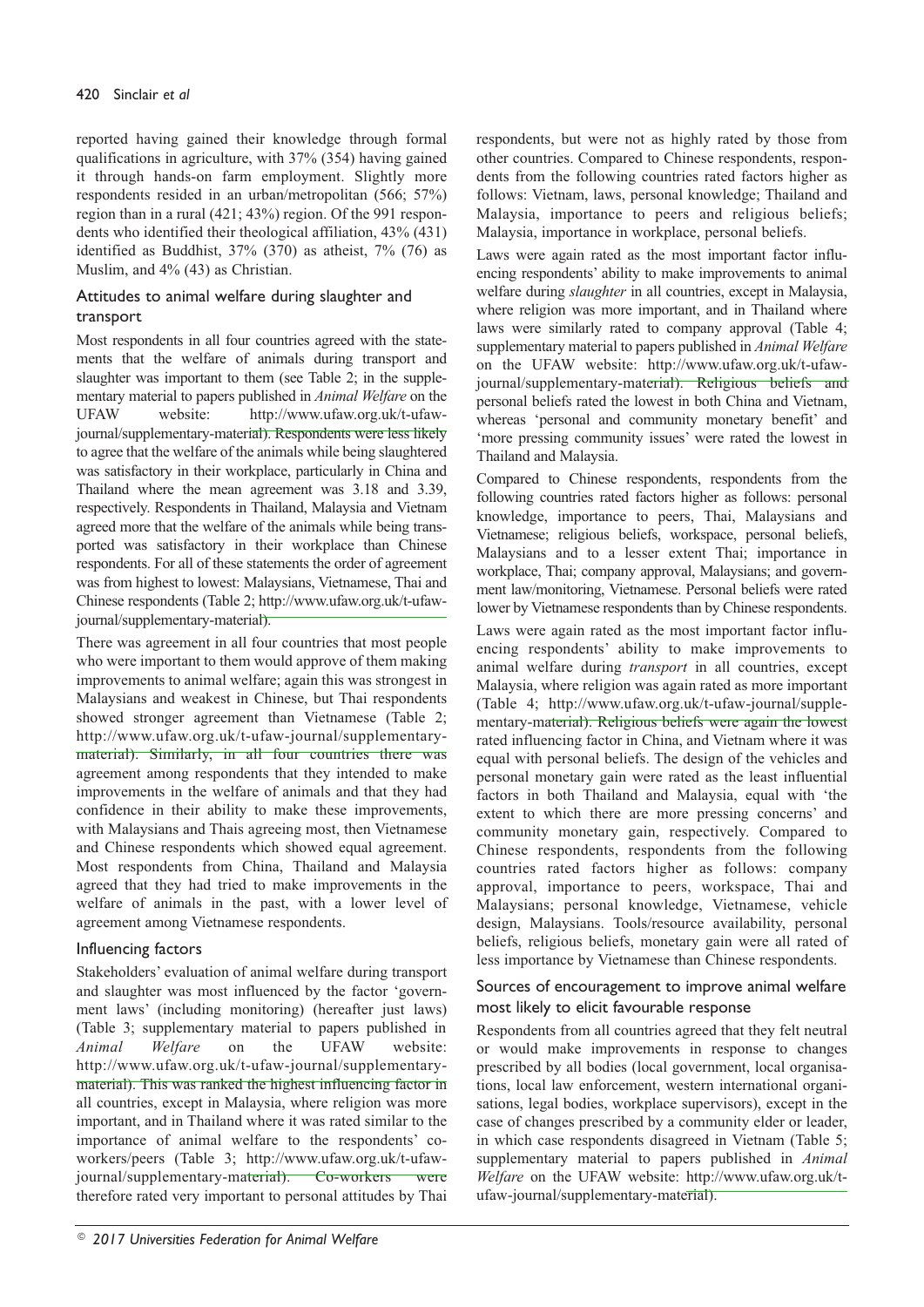Compared to respondents from China and Vietnam, respondents from Thailand and Malaysia were more likely to agree that they would make improvements to animal welfare if there was the opportunity for personal monetary gain, if the changes were prescribed by their workplace, their supervisor or a western organisation.

Respondents from Vietnam were more likely than those in other countries to agree that they would make improvements to animal welfare if changes were prescribed by law or local law enforcement police. Respondents from China were less likely to agree that seeing moral value in changing practices would influence them to make changes to animal welfare compared to those from Thailand, Malaysia and Vietnam.

In all countries, respondents stated that they were most encouraged to change their practices if prescribed by law, and equally where they saw moral value in changing practices, except in Thailand where 'moral value'was placed just above 'law', and in Malaysia where 'law' was placed just above 'moral value'. Changes prescribed by Western international organisations were ranked the least likely to encourage change in all countries, except in Vietnam where 'change prescribe by a community elder or leader' was lower, and in Thailand where 'I see others making the change' ranked as equal lowest (Table 5; [http://www.ufaw.org.uk/t-ufaw](http://www.ufaw.org.uk/t-ufaw-)journal/supplementary-material).

# Within country ranking of influences on attitudes and factors that would elicit change

The ranking of factors influencing respondents' personal evaluation of animal welfare during transport and slaughter was essentially the same for China and Vietnam. Malaysian respondents differed by their ranking of religious beliefs first, whereas these were ranked last by Chinese and Vietnamese respondents (Table 6; supplementary material to papers published in *Animal Welfare* on the UFAW website: [http://www.ufaw.org.uk/t-ufaw-journal/supple](http://www.ufaw.org.uk/t-ufaw-journal/supple-)mentary-material). Malaysian respondents also ranked personal beliefs higher than Chinese and Vietnamese respondents. Thai respondents ranked co-workers higher than respondents from other countries and 'more pressing community concerns' lower than respondents from China.

In relation to factors that influenced respondents' ability to make improvements to animal welfare during slaughter, coworkers were again ranked higher by Thai respondents than Chinese respondents. Religious beliefs were ranked higher by Malaysian respondents than by, in particular, Vietnamese and Chinese respondents, and to a lesser extent Thai respondents. Personal beliefs were ranked higher by Malaysian than Vietnamese and Chinese respondents.

For factors influencing transport improvements, company approval was seen as less important than the law by respondents in Vietnam, but not in other countries. Religious beliefs were seen as more important and vehicle design less important by respondents in Malaysia than the other countries. Sources of encouragement which would enable improvements in animal welfare to happen were focused on the law and personal value.

# **Discussion**

This study demonstrated that, in the Asia Pacific region, stakeholders' attitudes to animal welfare during slaughter and transport were significantly influenced by country of residence. Historically, our four countries have significantly different cultural origins, there being a strong influence of Indian culture in Malaysia and Thailand but almost none in Vietnam and China, which are considered part of the East Asian cultural sphere. Within this sphere there are differences between China and Vietnam in their respect for family, which dominates in China, and respect for the clan, a larger grouping, which dominates in Vietnam. This is despite their common socialist history in recent times. As well as these major influences, there are differences between subcultures within each country, but these are usually subservient to the national differences (Minkov & Hofstede 2012).

As well as culture, and included in that, there are major differences in religion and religiosity between our four countries. Malaysia and Thailand have an overwhelming majority of their population that strictly follow Islamism and Buddhism, respectively, whereas in China and Vietnam less than one-third of the populations believe that religion is important in their life (Crabtree 2010).

Country of residence was shown to be strongly associated with factors influencing respondents' evaluation of animal welfare during slaughter and transport, and respondents' perceived ability to make improvements to animal welfare. Despite this, some important similarities in attitudes emerged between countries across the region. Most notably, the strength of influence that government laws have on the evaluation of animal welfare, the perceived ability to make improvements, and the avenue most likely to encourage improvement change. This suggests that animal welfare change is more likely to be successful when it is legislated, which affirms the importance of legislation to improve animal welfare. The concept of an animal welfare focus of society is still new across much of Asia, and animal welfare legislation is either newly implemented or under development in each of the countries studied. Despite the importance of government law, no animal welfare legislation currently exists in Vietnam, and only minimal legislation specific to veterinarians and laboratory workers exists in China. Although Thailand has passed an Animal Anti-Cruelty and Welfare Act through Parliament and Malaysia has a proposed Animal Welfare Bill (World Animal Protection Index 2016), neither has yet been enacted. This study shows the importance of the presence of animal welfare law in human behaviour modification for the first time. Monitoring relevant to animal slaughter and transportation practices was included with government laws, since legislation is unlikely to be successful unless monitored effectively to ensure compliance.

In addition, respondents across all countries reported that they are more encouraged to change their practices to improve animal welfare if they also 'see moral value' in the change. In contrast to the extrinsic influence of government laws, moral value and moral reasoning is an intrinsic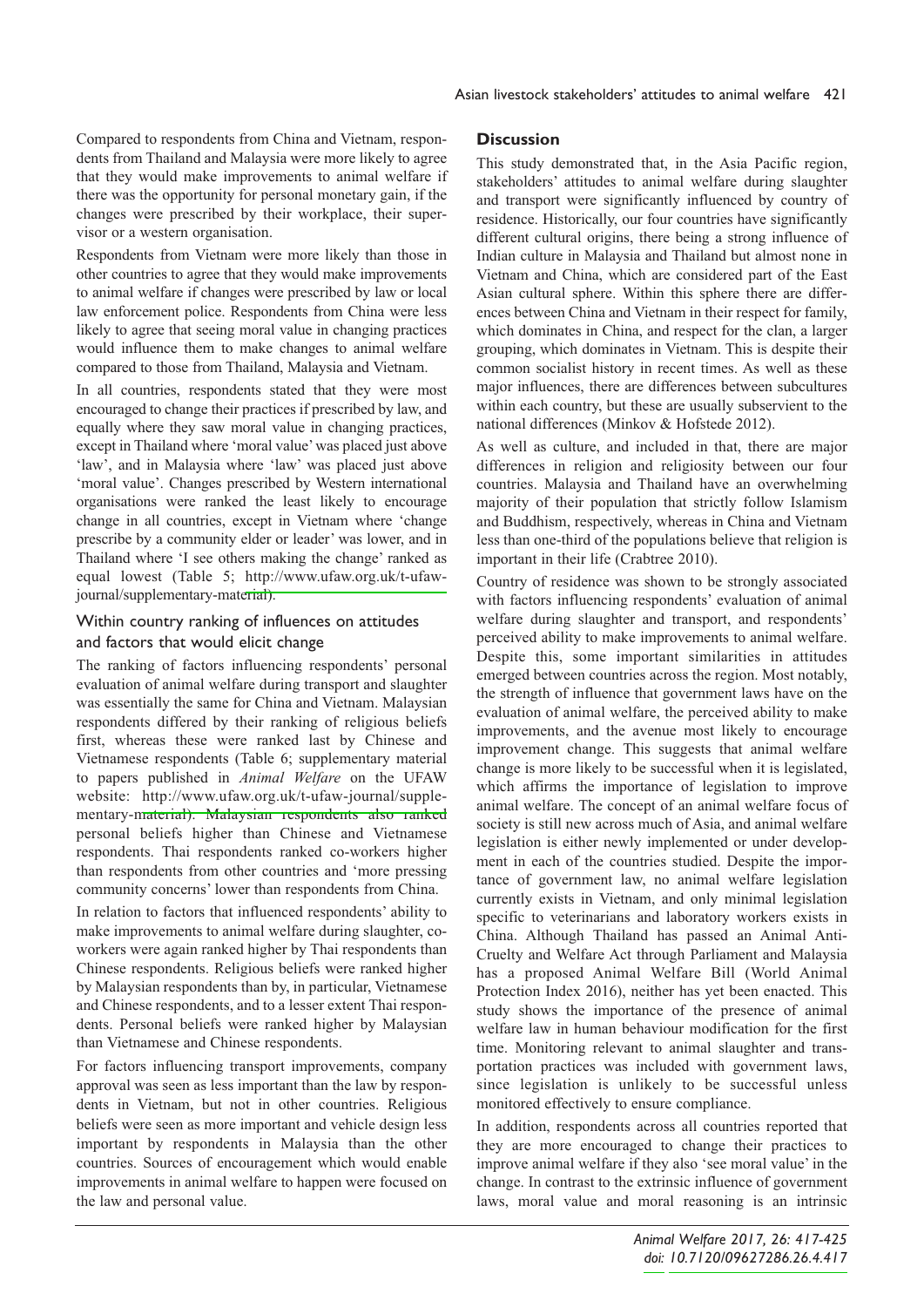influence. Further research into the moral position of industry stakeholders would provide helpful information in developing morally based education initiatives around animal welfare during slaughter and transport. 'Changes prescribed by a western international organisation' ranked as the least likely to encourage change in all countries, except Vietnam where 'changes prescribed by my community elder community leader' ranked lower. Although some of these notions have been anecdotally acknowledged in not-for-profit activities (Wildlife SOS 2009; Lapiz *et al* 2012), this study suggests for the first time that locally run initiatives, with local knowledge, preferably reinforced by a legal framework, are most likely to see engagement and success.

Most respondents, regardless of their country of residence, agreed that the welfare of animals during slaughter is important to them, but it was less common for respondents to have tried to make improvements to welfare in the past. In addition, while most respondents in all countries expressed confidence that they *could* make improvements to welfare, fewer intended to actually make improvements. This disparity suggests that people report that animal welfare is important to them, and that they can make change, more often than they actually do, and that this was similar across all countries. For example, a recent study with veterinary science students found that respondents were more likely to report caring about animal welfare issues than they were to take action when a morally disagreeable action was being performed (Verrinder 2016). This may suggest that the attitude-behaviour link is not direct, and may be impacted by additional external factors, such as a perceived power to change welfare. It is also possible that, whereas the respondents were truthful in indicating that they had not improved welfare, they were keen to indicate that they would attempt to do this in future.

Several studies of consumer concern for animal welfare, and willingness to pay for animal products that attempt to reduce suffering have found that positive animal welfare attitudes alone do not necessarily translate into willingness to pay higher prices for higher welfare animal products (Bennett *et al* 2002). Other factors such as trust around certification (Nocella 2010) or the sensory properties of the products (Napolitano 2008) may have greater impact on consumer behaviour. This may suggest applying caution when expecting direct correlations between broad attitudes (such as concern for animals) and specific behaviours (such as consumer choices). Broad attitudes probably relate better to broad behaviours and motivations, and it is important to utilise specific questions when predicting specific behaviours.

In all countries, the importance of animal welfare to the respondents' company was considered significant in both evaluation of animal welfare and perceived ability to make improvements to animal welfare during both slaughter and transport. This is understandable in the light of the growing attempt by large companies to control welfare standards and the necessity to adhere to company values to ensure continued employment. In addition, respondents in all countries tended to agree that knowledge about animal slaughter and animal transportation practices influenced their evaluation of animal welfare and their ability to make improvements. Employees are often limited in their ability to effect change in laws and workplaces but are able to increase their personal knowledge. Consequently, education programmes tailored to stakeholders around improving animal welfare during slaughter and transport are likely to result in improvements to animal welfare on the ground. Cognitive-behavioural training programmes for stockpeople within the livestock industry in Australia have been advocated (Hemsworth 2003). Further research is suggested to investigate the methods and models of education most likely to be successful with stakeholders in the livestock transport and slaughter industry in Asia.

From this discussion, the highly rated factors that were common to the respondents of Malaysia, Vietnam, China and Thailand suggest that animal welfare improvement programmes should focus on four key areas:

• Development, implementation and monitoring of animal welfare legislation by governments;

• Increasing the importance of animal welfare to companies in the livestock slaughter and transport industries;

• Improving the animal welfare knowledge of industry stakeholders;

• Researching and developing morally based education initiatives around animal welfare during slaughter and transport.

Not only did some similarities exist in the most influential factors in the evaluation and improving of animal welfare across the countries, some also existed in the least influential. 'My monetary gain' and 'monetary gain to my community' rated amongst the lowest of influencing factors across all assessed countries. Many respondents may not be in a position to benefit monetarily from improving animal welfare; financial benefits may be seen exclusively by business owners and this may have resulted in the tendency for non-business owners to report less monetary influence (Sinclair *et al* 2017). However, survey respondents may under report the importance of money in their lives (Rynes *et al* 2004), and tend to answer questions in ways that are viewed more socially desirable (Grimm 2010).

This study also provides evidence that there are countryspecific influences on attitudes towards animal welfare and factors influencing stakeholders to improve animal welfare.

# Malaysia

The key difference between Malaysian respondents and those in all other countries was the extent to which religion was an influencing factor in the welfare of animals. Religion was rated as the most important factor in Malaysia when evaluating animal welfare during slaughter and transport, and when considering ability to make improvements specifically during slaughter. In Malaysia, 61% of the population follow the Islamic faith (PEW Research Centre 2016), which was reflected in respondent demographics. On a global scale, Malaysia ranks amongst the most religious countries, with a religiosity score of 81/100 (Win-Gallup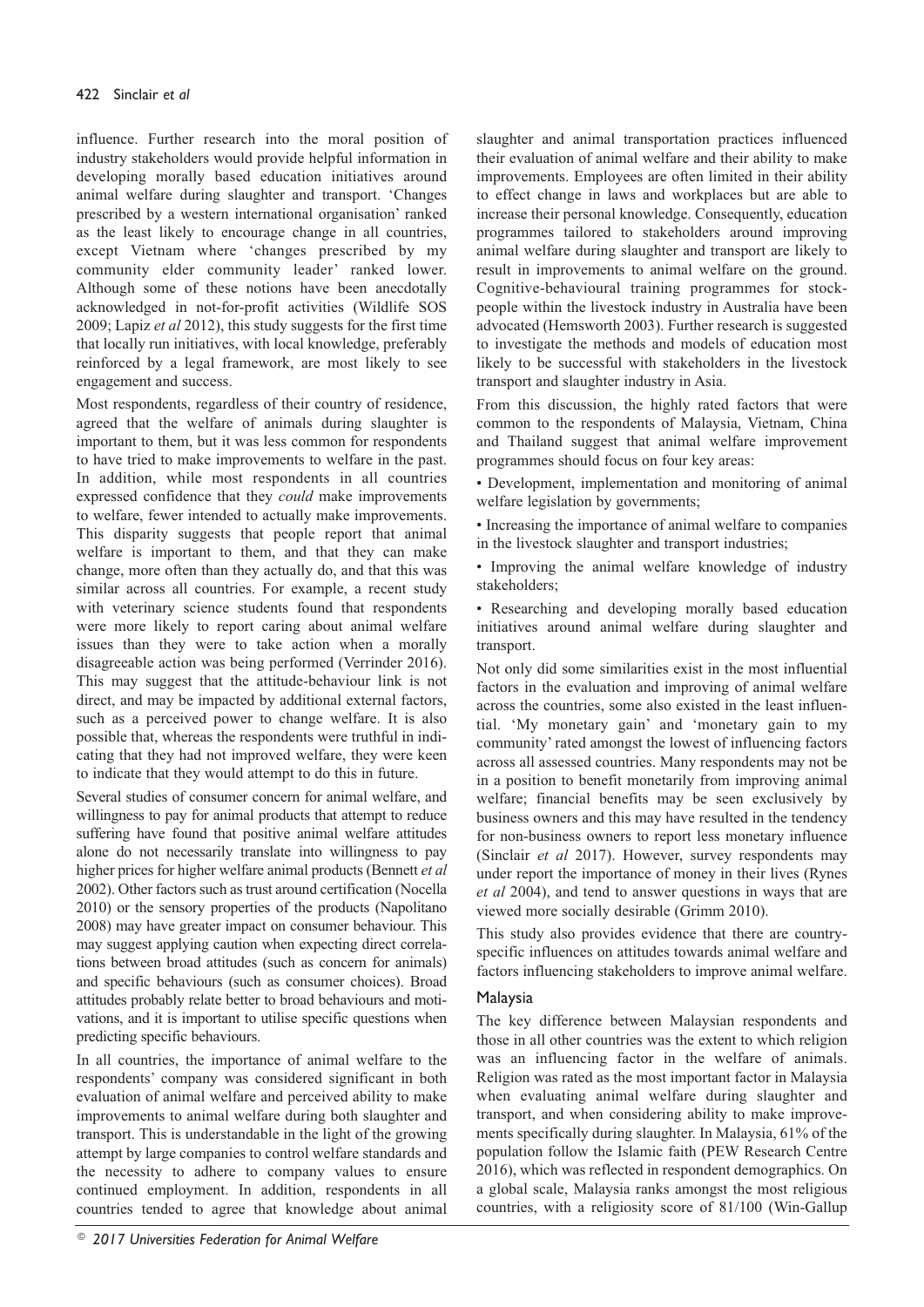International 2012). This is in contrast to China, which ranked lowest with a score of 14/100, and Vietnam, also low with a score of 30/100. In order for meat to be halal (permissible to eat by Muslims), Islamic doctrine mandates a variety of practices intended to ensure 'unnecessary suffering is avoided', and therefore it is understandable that it should be highly influential when considering animal welfare (Halal Food Authority 2016). Although religion appeared to be a dominant influence on respondents, it is possible that there were also cultural differences between our chosen countries that were not captured by our survey.

In addition, compared to respondents from Thailand, Vietnam and China, Malaysian respondents were more likely to agree that animal welfare was important to them, that they have tried to make animal welfare improvements in the past, and almost all factors included in the study were considered more important. This may be attributed to Malaysia being a more developed nation, ranking 62nd on the UN's Human Development Index, compared to China, Thailand and Vietnam which rank 90th, 93rd and 116th, respectively (United Nations Human Development Index [UN HDI] 2015).

It therefore appears that Malaysian livestock and slaughter stakeholders are interested in improving animal welfare, and that engagement of stakeholders through religious avenues may be beneficial in advancing animal welfare in this country, in addition to the areas of focus common to all four countries. To this end, further research to better understand attitudes to animal welfare in halal meat production systems and how to leverage religion to improve animal welfare would be beneficial.

## Thailand

Respondents from Thailand were the only ones to report that the importance of animal welfare to their work colleagues was a highly influential factor in evaluating animal welfare, and one of the top factors in both ability to improve welfare during slaughter and transportation. Contradictorily, Thai respondents were unlikely to rate 'seeing others make a change' as likely to change their behaviour, which may suggest that the importance of animal welfare to their peers is not due to a peer pressure convention of conformity. However, this disparity could suggest that Thai respondents are fulfilling a cultural priority of respect for peers in a community-focused culture. In contrast to respondents in other countries, Thai respondents also indicated that they are most likely to change their behaviour if they see moral value in doing so.

## China

In China, the importance of the availability of tools and resources as an influence on ability to make improvements to animal welfare during both slaughter and transportation was evident, whereas this was not an important factor in Vietnam and possibly Malaysia. Further research to investigate the specific tools and resources that are required to facilitate improvement to livestock welfare during transport and slaughter could be of benefit in China.

In contrast to Malaysia, religious beliefs were not important to respondents in China in influencing attitudes to animal welfare. This could be explained by the high reported number of atheists in China (65.5% of Chinese respondents in this study and 61% in the wider Chinese community; Crabtree [2010]). Instead it was very common for Chinese respondents to view the importance of animal welfare in the workplace and company approval as important influences on their attitudes towards animal welfare. This and the lack of influence of personal beliefs on attitudes to animal welfare suggest that Chinese stakeholders may place more value on the collective than their personal values and opinions. This is supported by the Hofstede cultural dimensions scale, which rates China amongst the highest of the 'collectivist' rather than 'individualist' nations, meaning people are more likely to act in the interests of the group and not necessarily of themselves (Hofstede Centre 2011). The present study also suggests that Chinese stakeholders are more focused on practical influences, which is reflected in their highest rating for the law, knowledge, tools and resources.

In general, Chinese respondents reported the lowest levels of importance of animal welfare, were least likely to report they had tried to improve animal welfare, least likely to report that they were confident they could improve animal welfare, and also least likely to report that they intended to make improvements to animal welfare compared to respondents from other assessed countries. This could be reflective of a cultural tendency to take more neutral middle point (less extreme) views in surveys (Church 1987; Harzing 2006), in particular with questions of moral judgment (Culpepper *et al* 2002), but it could also be reflective of the lack of focus on animal welfare in China in the recent past, which is supported by Phillips *et al* (2012). In addition to the introduction of animal welfare legislation, and company-focused initiatives to build knowledge and capacity, benefit may be achieved in China by focusing on disseminating the commercial benefits of improving welfare for livestock companies.

## Vietnam

Respondents in Vietnam were more likely to report law as an influencing factor in animal welfare, compared to respondents from China. Currently, no legal framework for animal welfare exists in Vietnam, although it is reportedly under development (World Animal Protection 2016). This highlights the importance of developing legislation in Vietnam, and suggests that this could be of great benefit to improving animal welfare in the Vietnamese livestock industry.

Similar to Chinese respondents, Vietnamese respondents reported that religion and personal beliefs were the least influential factors in their evaluation of animal welfare, and their ability to improve it. Both China and Vietnam share a similar culture, geographical proximity, and a shared history of communism. These similarities in influencing factors between China and Vietnam serve to reinforce the fact that geopolitical and regional culture plays a strong role in attitude, and should be taken into account when devising regional strategies for effect change, rather than relying on geographical nation borders alone.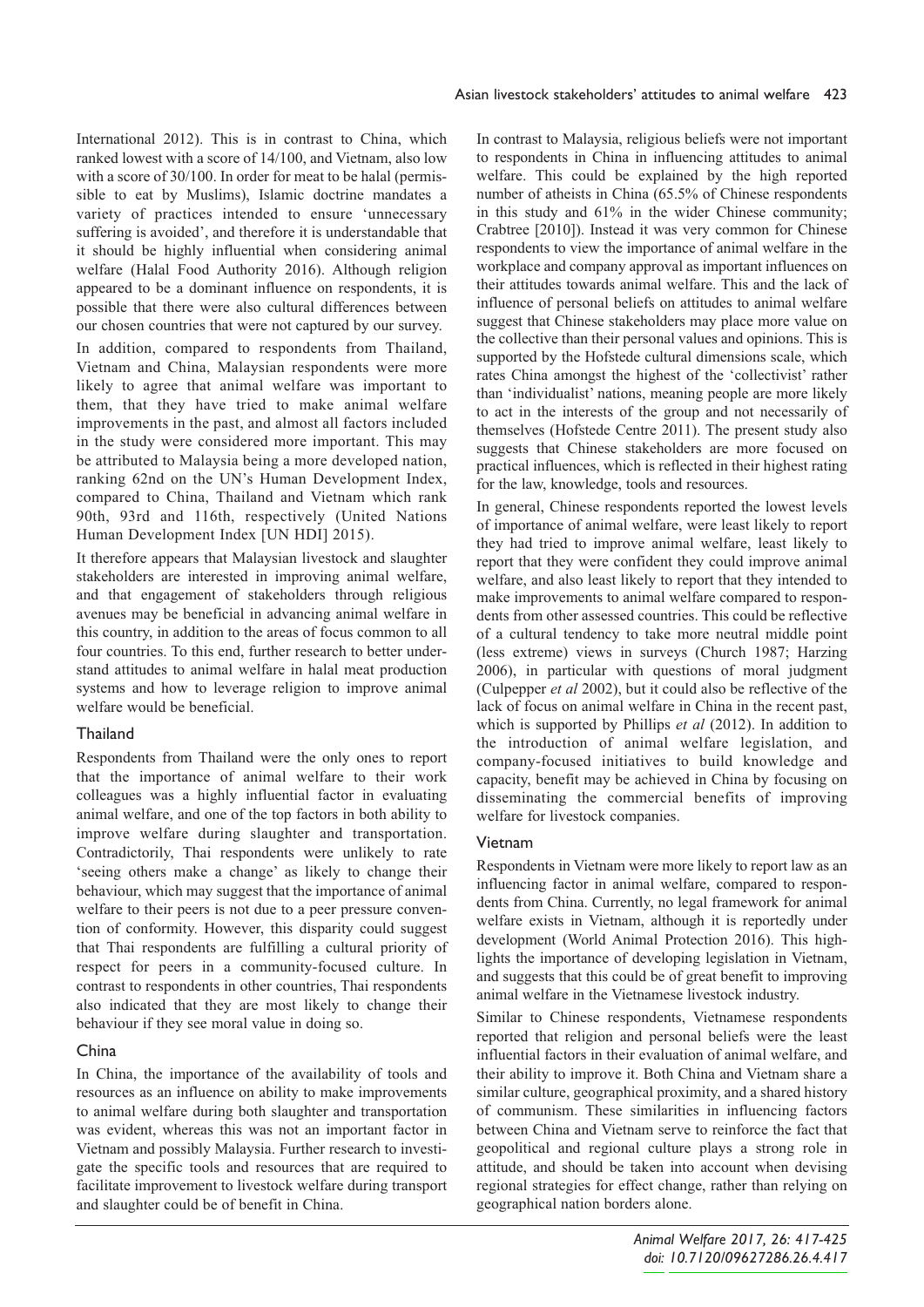The primary limitation of this study was the potential for bias introduced by the recruitment method. The respondents were recruited from stakeholders who had been invited by local trainers to attend capacity-building workshops on animal welfare, possibly because they were thought to have an interest in animal welfare. If these people were more interested than other stakeholders in animal welfare they may not have been representative of the wider population of industry stakeholders. In an attempt to reduce this potential for bias towards stakeholders interested in animal welfare, all country co-ordinators and local trainers were advised of the selection criteria for the workshops; which included employment within the livestock industry in their country, and ability to attend the workshop. Attendees were not invited based on a proclaimed interest in animal welfare.

## Animal welfare implications

For parties interested in advancing animal welfare in the region, the results of this study suggest that advocating for and facilitating the development of animal welfare legislation, building awareness of current legislation, and monitoring and enforcement of legislation would be a valuable strategy. This could represent an opportunity to strengthen and reinforce international OIE guidelines, building awareness around accountability to meet these requirements, and a base from which new laws and law reform can develop.

The influence of the workplace on ability to improve animal welfare during slaughter and transport demonstrated in this study suggests that building awareness amongst business managers, owners and supervisors about the benefits of improving animal welfare may increase the likelihood of engaging business managers and employees in efforts to improve animal welfare. Businesses should be encouraged to incorporate higher welfare standards into key performance indicators and initiate company-based training workshops to harness the power of their influence and empower improvements to animal welfare during slaughter and transport in their industry. More fundamentally, the findings of this study suggest that engagement of stakeholders in animal welfare improvement initiatives will be more likely when initiatives are tailored to local audiences.

# **Conclusion**

The influence of government laws, the influence of the workplace and the influence of personal knowledge were shared by stakeholders in all countries in regards to attitudes to animal welfare. The significant influence of seeing moral benefit to behaviour change demonstrated in this study indicates that it may be beneficial to incorporate ethical and moral reasoning activities into corporate training programmes, in addition to focusing on the commercial benefits of animal welfare improvements.

Specifically in Malaysia, religion was a very strong motivator for people to change their practices in order to improve animal welfare. Consequently, future animal welfare initiatives, particularly those seeking to improve animal welfare during slaughter could benefit from seeking to engage religious leaders and scholars in sanctioning and introducing better slaughter practices (such as stunning).

The country in which the respondents lived was a significant factor influencing stakeholders' attitudes to animal welfare during slaughter and transport in the Asia Pacific region. In addition, changes prescribed by western international organisations were rarely cited as an influence to change practice across all countries. This highlights the importance of understanding and engaging local communities in initiatives, tailoring the initiatives to the relevant culture, and encouraging local leadership.

Further research could focus on the key factors that emerged as most influential in this study, for example, targeted focus groups and/or interviews with key stakeholders which were identified in this study (such as religious leaders in Malaysia and company directors in Thai livestock industries).

# **Acknowledgements**

This project was a collaboration between the University of Queensland in Australia, and University Putra Malaysia, under the framework of the New Zealand and Australia World Animal Health Organization (OIE) Collaborating Centre for Animal Welfare and Bioethical Analysis. It was funded by the New Zealand Government Ministry of Primary Industries, the European Commission via the World Animal Health Organisation, World Animal Protection, Universiti Putra Malaysia (UPM), the Malaysian Government Department of Veterinary Services via UPM, and the Australian Government Department of Agriculture, Fisheries and Food. The authors acknowledge Dr Samia Touksati for guidance in survey question construction, and Dr Fritha Langford for review of the paper.

# **References**

**Ajzen I** 1991 The theory of planned behavior. *[Organizational](http://www.ingentaconnect.com/content/external-references?article=0749-5978()50L.179[aid=6457950]) Behavior and Human Decision Processes 50*: 179-211. https://doi.org/10.1016/0749-5978(91)90020-T

**Bennett RM, Anderson J and Blaney RJ** 2002 Moral intensity and willingness to pay concerning farm animal welfare issues and the implications for agricultural policy. *Journal of Agricultural and Environmental Ethics 15(2)*: 187-202. https://doi.org/ 10.1023/A:1015036617385

**Church AT** 1987 Personality research in a non-Western culture: The Philippines. *[Psychological](http://www.ingentaconnect.com/content/external-references?article=0033-2909()102L.272[aid=2750395]) Bulletin 102*: 272-292. https://doi.org/10.1037/0033-2909.102.2.272

**Crabtree S** 2010 *Religiosity highest in world's poorest nations. Gallup report.* [http://www.gallup.com/poll/142727/religiosity-high](http://www.gallup.com/poll/142727/religiosity-high-)est-world-poorest-nations.aspx

**Culpepper RA, Zhao L and Lowery C** 2002 Survey response bias among Chinese managers. *Academy of Management Journal 1*: J1-J6. https://doi.org/10.5465/APBPP.2002.7516876

**Dolins FL** 1999 *Attitudes to Animals: Views in Animal Welfare.* Cambridge University Press: Cambridge, UK. https://doi.org/10.1017/CBO9780511608476

**Food and Agriculture Organisation** 2016 *FAOSTAT*. <http://faostat.fao.org>

**Grimm P** 2010 Social desirability bias. In: Sheth JN and Malhotra N (eds) *Encyclopedia of Marketing*. Wiley International: New Jersey, USA. https://doi.org/10.1002/9781444316568.wiem02057